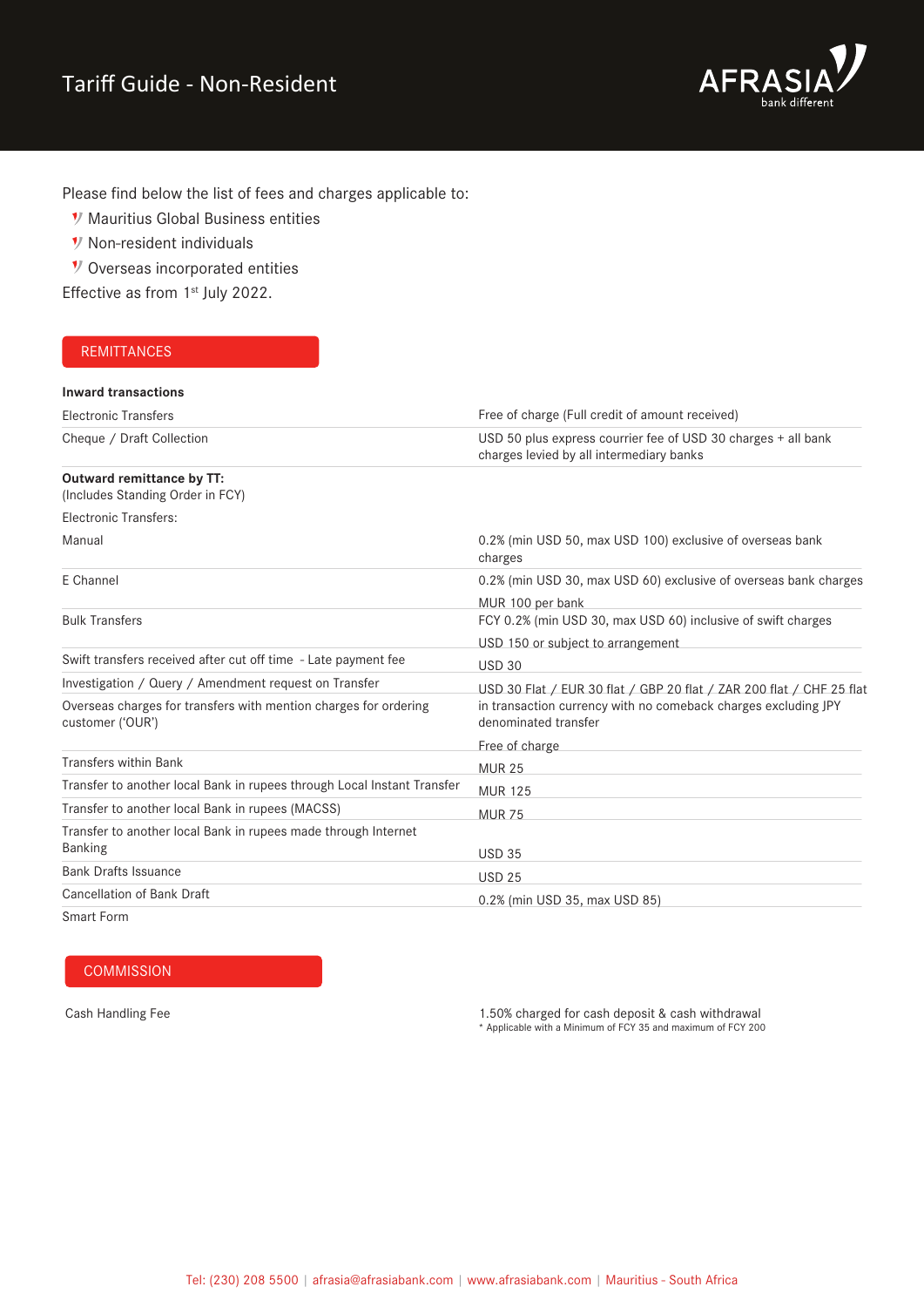

# IMPORT TRANSACTIONS

#### **Bills under Collection**

| Handling and payment Commission            | 0.25% (min USD 50) plus handling fee of USD 50                                                             |
|--------------------------------------------|------------------------------------------------------------------------------------------------------------|
| Chaser each fortnight on past due bills    | USD 25 for each fortnightly chaser                                                                         |
| <b>Swift Charges</b>                       | USD 25 Flat                                                                                                |
| <b>Courier Charges</b>                     | USD 35 Flat subject to weight of parcel or any change in tariff of the<br>express courier service provider |
| <b>Other Amendments</b>                    | <b>USD 50</b>                                                                                              |
| <b>Letter of Credit</b>                    |                                                                                                            |
| Issuance (Opening of LC)                   | 0.50% for the first 6 months or subject to arrangement                                                     |
| Standby LC                                 | 2% per annum (min USD 300)                                                                                 |
| Increase in Amount / Extension of validity | 0.50% for the first 6 months                                                                               |
| Swift on transmission - Issuance           | USD 35 Flat                                                                                                |
| Other Amendments                           | USD 25 Flat                                                                                                |
| <b>Acceptance Commission</b>               | 0.125% per month (min USD 50)                                                                              |
| <b>Payment Commission</b>                  | 0.25% (min USD 50)                                                                                         |
| <b>Cancellation and Unutilised Fee</b>     | USD 30 Flat                                                                                                |
| Discrepant Documents                       | USD 75 Flat                                                                                                |
| <b>Other Swift Charges</b>                 | USD 25 Flat                                                                                                |

#### EXPORT TRANSACTIONS

#### **Bills under Collection**

| Payment Commission and Handling fee | 0.25% (min USD 50) plus Handling fee of USD 50 or subject to arrangement                                   |
|-------------------------------------|------------------------------------------------------------------------------------------------------------|
| <b>Swift Charges</b>                | USD 25 Flat                                                                                                |
| <b>Courier Charges</b>              | USD 50 Flat subject to weight of parcel or any change in tariff of the express<br>courier service provider |
| <b>Other Amendments</b>             | USD 50 Flat                                                                                                |
| <b>Letter of Credit</b>             |                                                                                                            |
| LC Advising commission              | USD 100 Flat or subject to arrangement                                                                     |
| Other Amendments                    | USD 50 Flat                                                                                                |
| <b>LC Confirmation</b>              | Subject to arrangement                                                                                     |
| <b>Acceptance Commission</b>        | Subject to arrangement                                                                                     |
| <b>Negotiation Commission</b>       | 0.25% (min. USD 100) or subject to arrangement                                                             |
| LC Transfer to 2nd beneficiary bank | 0.25% (min USD 100) or subject to arrangement                                                              |
| Discounting                         | USD 100 flat fee plus interest as per agreement                                                            |

#### INTERNET BANKING

| Access to View     | Free                                | Free                                |
|--------------------|-------------------------------------|-------------------------------------|
| Access to Transact | Subject to charges listed in Tariff | Subject to charges listed in Tariff |
|                    | Guides                              | Guides                              |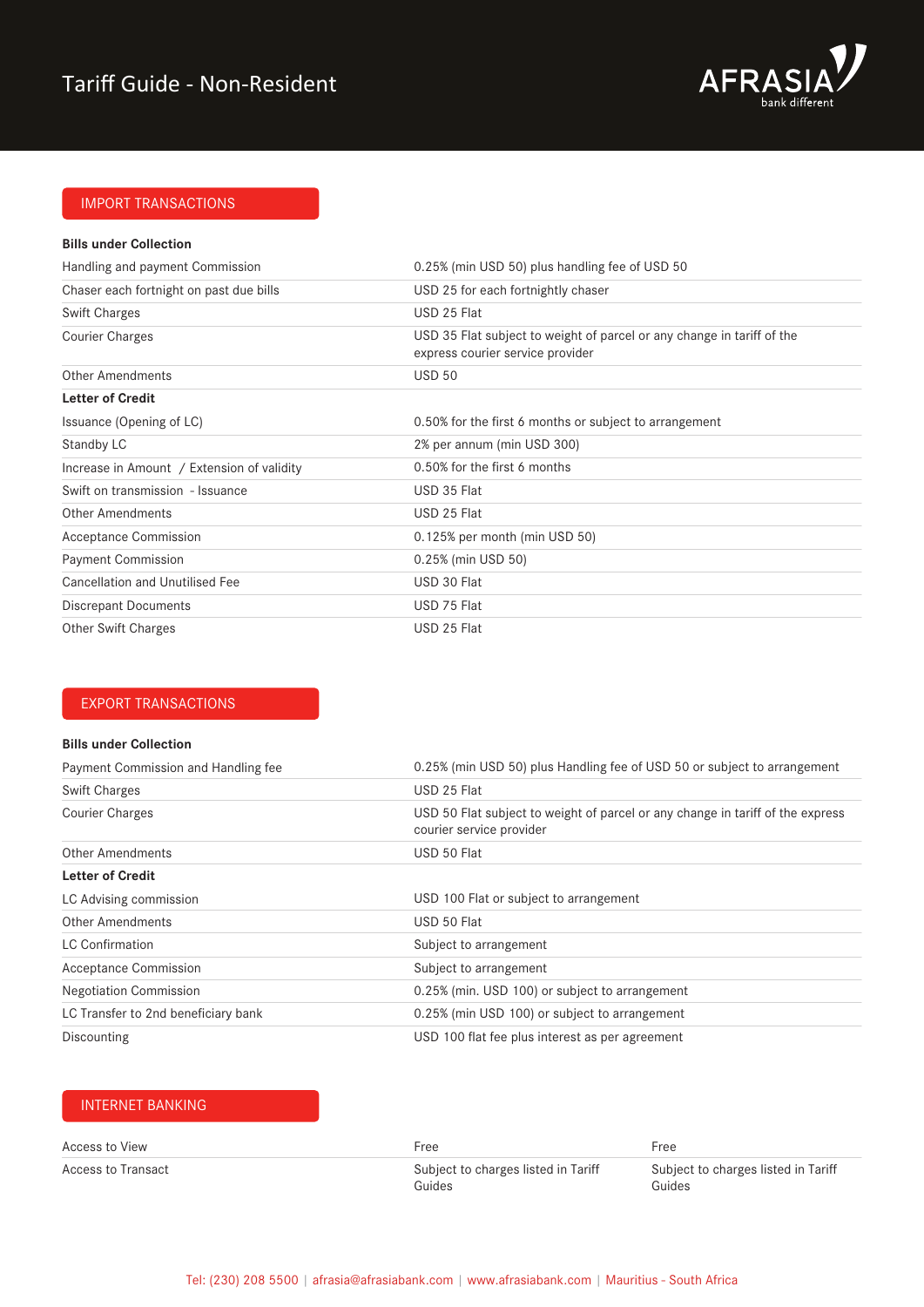

# CREDIT CARDS

| <b>WORLD</b>                                                                                            | <b>MUR</b>                          |                     | <b>USD</b>                          |                  | <b>EUR</b>                          |
|---------------------------------------------------------------------------------------------------------|-------------------------------------|---------------------|-------------------------------------|------------------|-------------------------------------|
| Monthly Membership fees (Applicable<br>to both Primary & Supplementary cards)                           | <b>MUR 350</b>                      |                     | <b>USD 10</b>                       |                  | EUR <sub>9</sub>                    |
| Card replacement fee                                                                                    | <b>MUR 575</b>                      |                     | <b>USD 25</b>                       |                  | <b>EUR 20</b>                       |
| Interest charges<br>(Outstanding balance & Cash Advance)                                                | 15% p.a.                            |                     | 9% p.a.                             |                  | 9% p.a.                             |
| Interest-free period                                                                                    | Up to 48 days for 100%<br>repayment |                     | Up to 48 days for 100%<br>repayment |                  | Up to 48 days for 100%<br>repayment |
| Cash Advance fee-in Mauritius                                                                           | 2.5% (min MUR 100)                  |                     | 2.5% (min USD 6)                    |                  | 2.5% (min EUR 6)                    |
| Cash Advance fee-outside Mauritius                                                                      | 2.5% (min MUR 250)                  |                     | 2.5% (min USD 6)                    |                  | 2.5% (min EUR 6)                    |
| Minimum monthly repayment                                                                               | 5%                                  |                     | 5%                                  |                  | 5%                                  |
| Increase limit fee                                                                                      | Nil                                 |                     | Nil                                 |                  | Nil                                 |
| Late payment fee                                                                                        | <b>MUR 200</b>                      |                     | USD <sub>7</sub>                    |                  | EUR <sub>5</sub>                    |
| Conversion charge on payments in<br>foreign currency<br>*Note: Conversion fee applies where transaction | 3%                                  |                     | 3%                                  |                  | 3%                                  |
| currency is not equal to the billing currency                                                           |                                     |                     |                                     |                  |                                     |
| Over limit fee                                                                                          | <b>MUR 200</b>                      |                     | USD <sub>7</sub>                    |                  | EUR <sub>5</sub>                    |
| Quasi cash commission                                                                                   | 2% (min MUR 100)                    |                     | 2% (min USD 3.50)                   |                  | 2% (min EUR 2.50)                   |
| Courier charges-in Mauritius                                                                            | <b>MUR 750</b>                      |                     | <b>USD 20</b>                       |                  | <b>EUR 20</b>                       |
| Courier charges-outside Mauritius                                                                       | MUR 2,000                           |                     | <b>USD 50</b>                       |                  | <b>EUR 50</b>                       |
| <b>TITANIUM</b>                                                                                         |                                     | <b>MUR</b>          |                                     | <b>USD</b>       |                                     |
| Monthly Membership fees - Applicable to both Primary &<br>Supplementary cards                           |                                     | <b>MUR 170</b>      |                                     | USD <sub>7</sub> |                                     |
| Card Replacement fee                                                                                    |                                     | <b>MUR 575</b>      |                                     | <b>USD 25</b>    |                                     |
| Interest charges (Outstanding balance & Cash Advance)                                                   |                                     | 1.67% p.m (20% p.a) |                                     |                  | 0.75% p.m (9% p.a)                  |
| Interest-free period                                                                                    |                                     |                     | Up to 48 days for 100% repayment    |                  | Up to 48 days for 100% repayment    |
| Cash Advance fee-in Mauritius                                                                           |                                     | 2.5% (min MUR 100)  |                                     |                  | 2.5% (min USD 6)                    |
| Cash Advance fee-outside Mauritius                                                                      |                                     | 2.5% (min MUR 250)  |                                     |                  | 2.5% (min USD 6)                    |
| Minimum monthly repayment                                                                               |                                     | 5%                  |                                     | 5%               |                                     |
| Late payment fee                                                                                        |                                     | <b>MUR 200</b>      |                                     | USD <sub>7</sub> |                                     |
| Conversion charge on payments in foreign currency                                                       |                                     | 3%                  |                                     | 3%               |                                     |
| *Note: Conversion fee applies where transaction currency is not equal to the<br>billing currency        |                                     |                     |                                     |                  |                                     |
| Increase limit fee                                                                                      |                                     | Nil                 |                                     | Nil              |                                     |
| Over limit fee                                                                                          |                                     | <b>MUR 200</b>      |                                     | USD <sub>7</sub> |                                     |
| Quasi cash commission                                                                                   |                                     | 2% (min MUR 100)    |                                     |                  | 2% (min USD 3.50)                   |
| Courier charges- in Mauritius                                                                           |                                     | <b>MUR 750</b>      |                                     | <b>USD 20</b>    |                                     |
| Courier charges-outside Mauritius                                                                       |                                     | MUR 2,000           |                                     | <b>USD 50</b>    |                                     |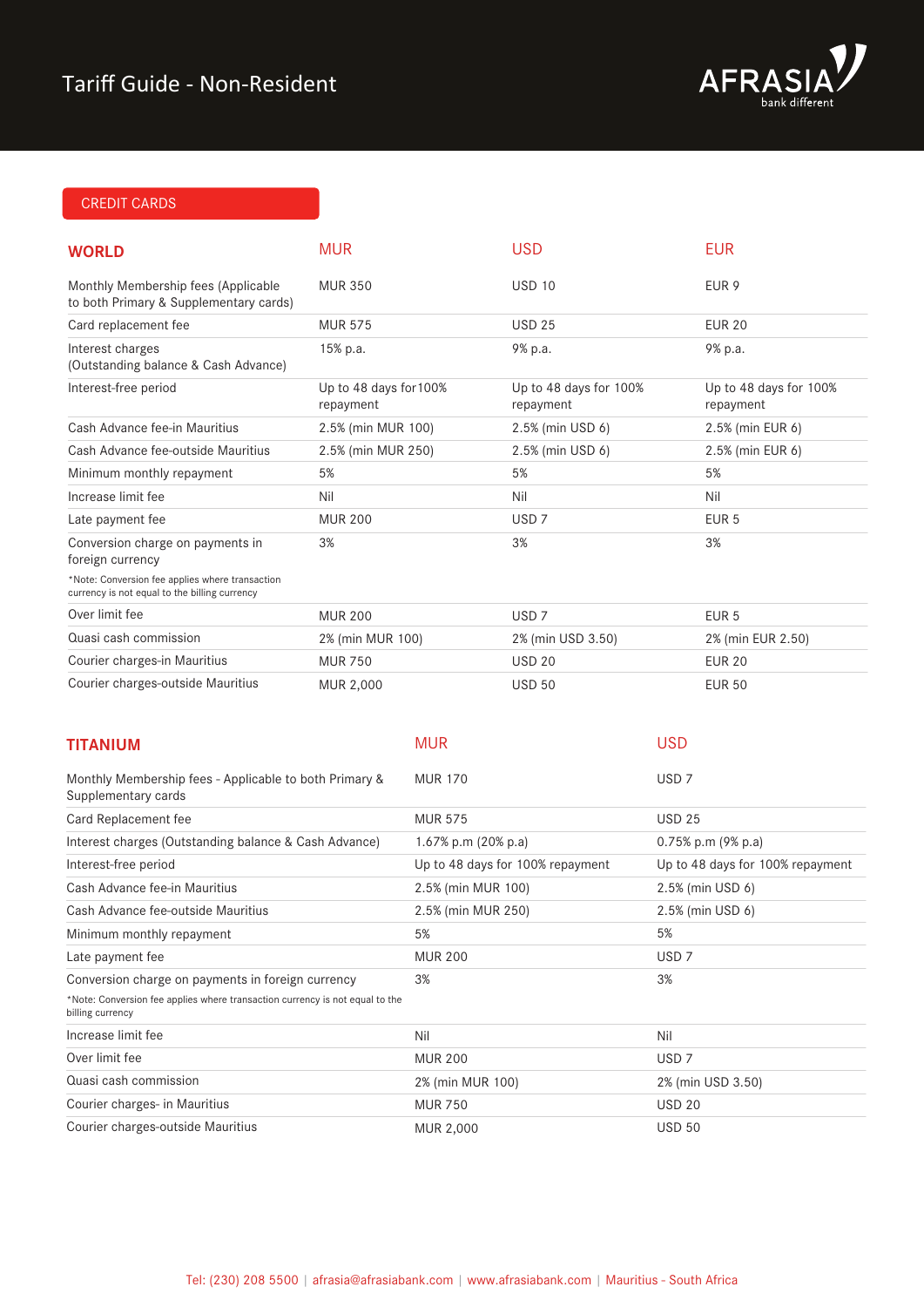

# CREDIT CARDS

#### **GOLD** MUR

| Annual Membership fee- Primary card                                                              | MUR 700 (payable upfront)        |
|--------------------------------------------------------------------------------------------------|----------------------------------|
| Annual Membership fee-Supplementary card                                                         | <b>MUR 400</b>                   |
| Card Replacement fee                                                                             | <b>MUR 575</b>                   |
| Interest charges (Outstanding balance & Cash Advance)                                            | 2% p.m (24% p.a)                 |
| Interest-free period                                                                             | Up to 48 days for 100% repayment |
| Cash Advance fee-in Mauritius                                                                    | 2.5% (min MUR 100)               |
| Cash Advance fee-outside Mauritius                                                               | 2.5% (min MUR 250)               |
| Minimum monthly repayment                                                                        | 5%                               |
| Late payment fee                                                                                 | <b>MUR 200</b>                   |
| Conversion charge on payments in foreign currency                                                | 3%                               |
| *Note: Conversion fee applies where transaction currency is not equal to the<br>billing currency |                                  |
| Increase limit fee                                                                               | Nil                              |
| Over limit fee                                                                                   | <b>MUR 200</b>                   |
| Quasi cash commission                                                                            | 2% (min MUR 100)                 |
| Courier charges-in Mauritius                                                                     | <b>MUR 750</b>                   |
| Courier charges-outside Mauritius                                                                | MUR 2,000                        |

| <b>WORLD BUSINESS</b>                                                                            | <b>MUR</b>                          | <b>USD</b>                          | <b>EUR</b>                          |
|--------------------------------------------------------------------------------------------------|-------------------------------------|-------------------------------------|-------------------------------------|
| Monthly Membership fees                                                                          | <b>MUR 350</b>                      | <b>USD 10</b>                       | EUR 9                               |
| Card replacement fee                                                                             | <b>MUR 575</b>                      | <b>USD 25</b>                       | <b>EUR 20</b>                       |
| Interest charges (Outstanding balance<br>& Cash Advance)                                         | 15% p.a.                            | 9% p.a.                             | 9% p.a.                             |
| Interest-free period                                                                             | Up to 45 days for 100%<br>repayment | Up to 45 days for 100%<br>repayment | Up to 45 days for 100%<br>repayment |
| Cash Advance fee-in Mauritius                                                                    | 2.5% (min MUR 100)                  | 2.5% (min USD 6)                    | 2.5% (min EUR 6)                    |
| Cash Advance fee-outside Mauritius                                                               | 2.5% (min MUR 250)                  | 2.5% (min USD 6)                    | 2.5% (min EUR 6)                    |
| Minimum monthly repayment                                                                        | 5%                                  | 5%                                  | 5%                                  |
| Increase limit fee                                                                               | Nil                                 | Nil                                 | Nil                                 |
| Late payment fee                                                                                 | <b>MUR 200</b>                      | USD <sub>7</sub>                    | EUR <sub>5</sub>                    |
| Conversion charge on payments in<br>foreign currency                                             | 3%                                  | 3%                                  | 3%                                  |
| *Note: Conversion fee applies where transaction<br>currency is not equal to the billing currency |                                     |                                     |                                     |
| Over limit fee                                                                                   | <b>MUR 200</b>                      | USD <sub>7</sub>                    | EUR <sub>5</sub>                    |
| Courier charges-in Mauritius                                                                     | <b>MUR 750</b>                      | <b>USD 20</b>                       | <b>EUR 20</b>                       |
| Courier charges-outside Mauritius                                                                | MUR 2,000                           | <b>USD 50</b>                       | <b>EUR 50</b>                       |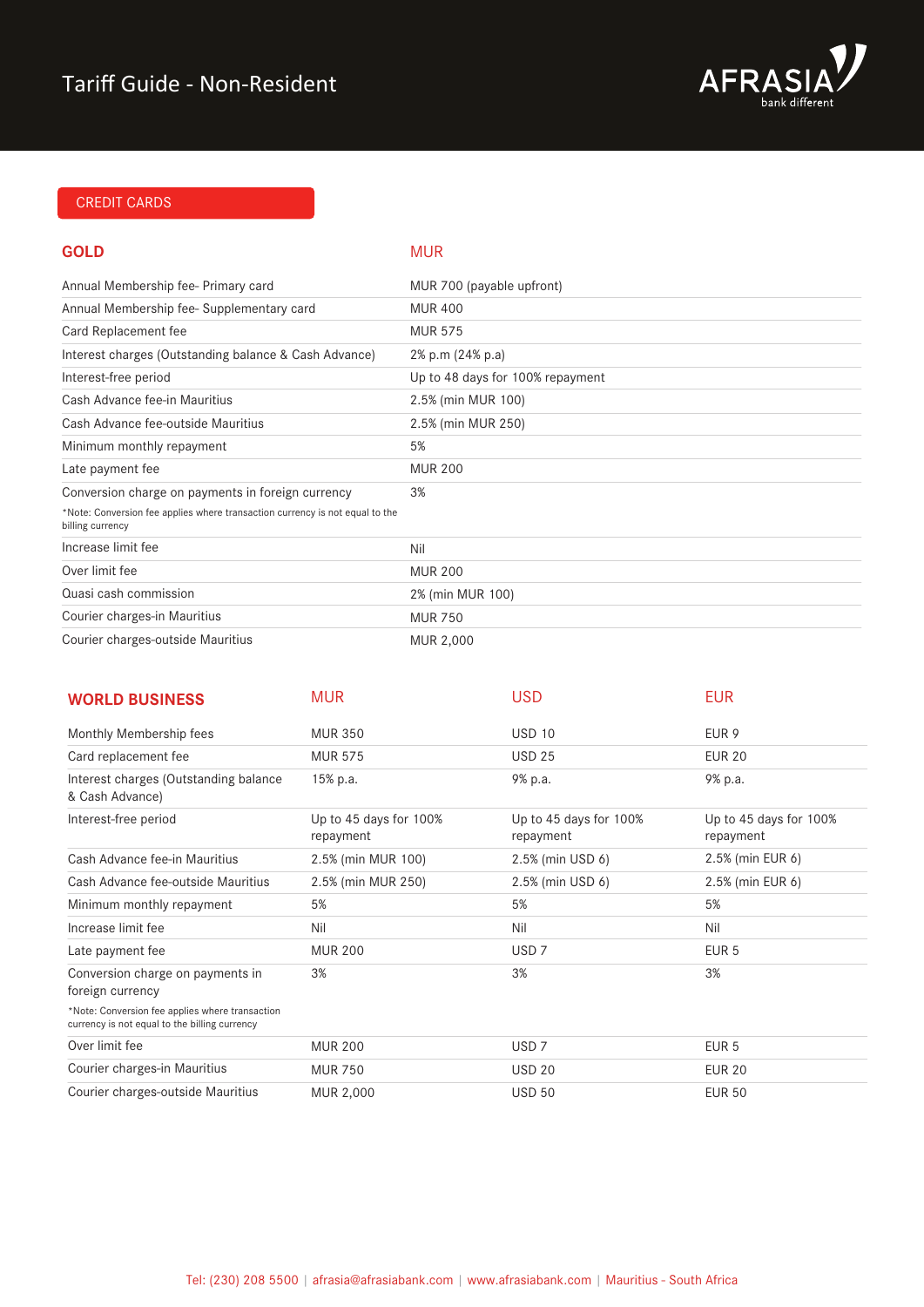

## PREPAID CARDS

| <b>WITH INSURANCE</b>                                                                                               | <b>MUR</b>                             | USD                                    | <b>EUR</b>                             |
|---------------------------------------------------------------------------------------------------------------------|----------------------------------------|----------------------------------------|----------------------------------------|
| Card Fee                                                                                                            | MUR 1,500.00                           | <b>USD 50.00</b>                       | EUR 40.00                              |
| Monthly Maintenance Fee                                                                                             | MUR 130.00                             | <b>USD 3.70</b>                        | EUR 3.70                               |
| Card Replacement fee                                                                                                | MUR 200.00                             | <b>USD 6.70</b>                        | EUR 6.70                               |
| <b>Card Reactivation</b>                                                                                            | MUR 30.00                              | <b>USD 1.00</b>                        | EUR 1.00                               |
| Card-to-card Transfer                                                                                               | MUR 15.00                              | <b>USD 0.50</b>                        | EUR 0.50                               |
| Card Loading                                                                                                        | MUR 30.00                              | <b>USD 1.00</b>                        | EUR 1.00                               |
| Domestic ATM cash withdrawal                                                                                        | MUR 30.00                              | <b>USD 1.00</b>                        | EUR 1.00                               |
| International ATM cash withdrawal                                                                                   | 1.50%                                  | 1.50%                                  | 1.50%                                  |
| Minimum International ATM Fee                                                                                       | MUR 45.00                              | <b>USD 1.50</b>                        | EUR 1.50                               |
| Domestic & International POS transaction                                                                            | Free                                   | Free                                   | Free                                   |
| <b>SMS Alert</b>                                                                                                    | Free                                   | Free                                   | Free                                   |
| Transaction decline for insufficient funds                                                                          | MUR 15.00                              | <b>USD 0.50</b>                        | EUR 0.50                               |
| Online Statement enquiry                                                                                            | Free                                   | Free                                   | Free                                   |
| Conversion charge on payment in foreign currency<br>*Note: Conversion fee applies where transaction currency is not | 2% (over and above<br>network charges) | 2% (over and above<br>network charges) | 2% (over and above<br>network charges) |

equal to the billing currency

### **WITHOUT INSURANCE**

| Card Fee                                                                                         | MUR 500.00         | <b>USD 20.00</b>   | EUR 15.00          |
|--------------------------------------------------------------------------------------------------|--------------------|--------------------|--------------------|
| Monthly Maintenance Fee                                                                          | MUR 15.00          | USD 0.65           | EUR 0.65           |
| Card Replacement fee                                                                             | MUR 200.00         | <b>USD 6.70</b>    | EUR 6.70           |
| <b>Card Reactivation</b>                                                                         | MUR 30.00          | USD 1.00           | EUR 1.00           |
| Card-to-card Transfer                                                                            | MUR 15.00          | <b>USD 0.50</b>    | EUR 0.50           |
| Card Loading                                                                                     | MUR 30.00          | <b>USD 1.00</b>    | EUR 1.00           |
| Domestic ATM cash withdrawal                                                                     | MUR 30.00          | <b>USD 1.00</b>    | EUR 1.00           |
| International ATM cash withdrawal                                                                | 1.50%              | 1.50%              | 1.50%              |
| Minimum International ATM Fee                                                                    | MUR 45.00          | <b>USD 1.50</b>    | EUR 1.50           |
| Domestic & International POS transaction                                                         | Free               | Free               | Free               |
| <b>SMS Alert</b>                                                                                 | Free               | Free               | Free               |
| Transaction decline for insufficient funds                                                       | MUR 15.00          | <b>USD 0.50</b>    | EUR 0.50           |
| Online Statement enquiry                                                                         | Free               | Free               | Free               |
| Conversion charge on payment in foreign currency                                                 | 2% (over and above | 2% (over and above | 2% (over and above |
| *Note: Conversion fee applies where transaction currency is not<br>equal to the billing currency | network charges)   | network charges)   | network charges)   |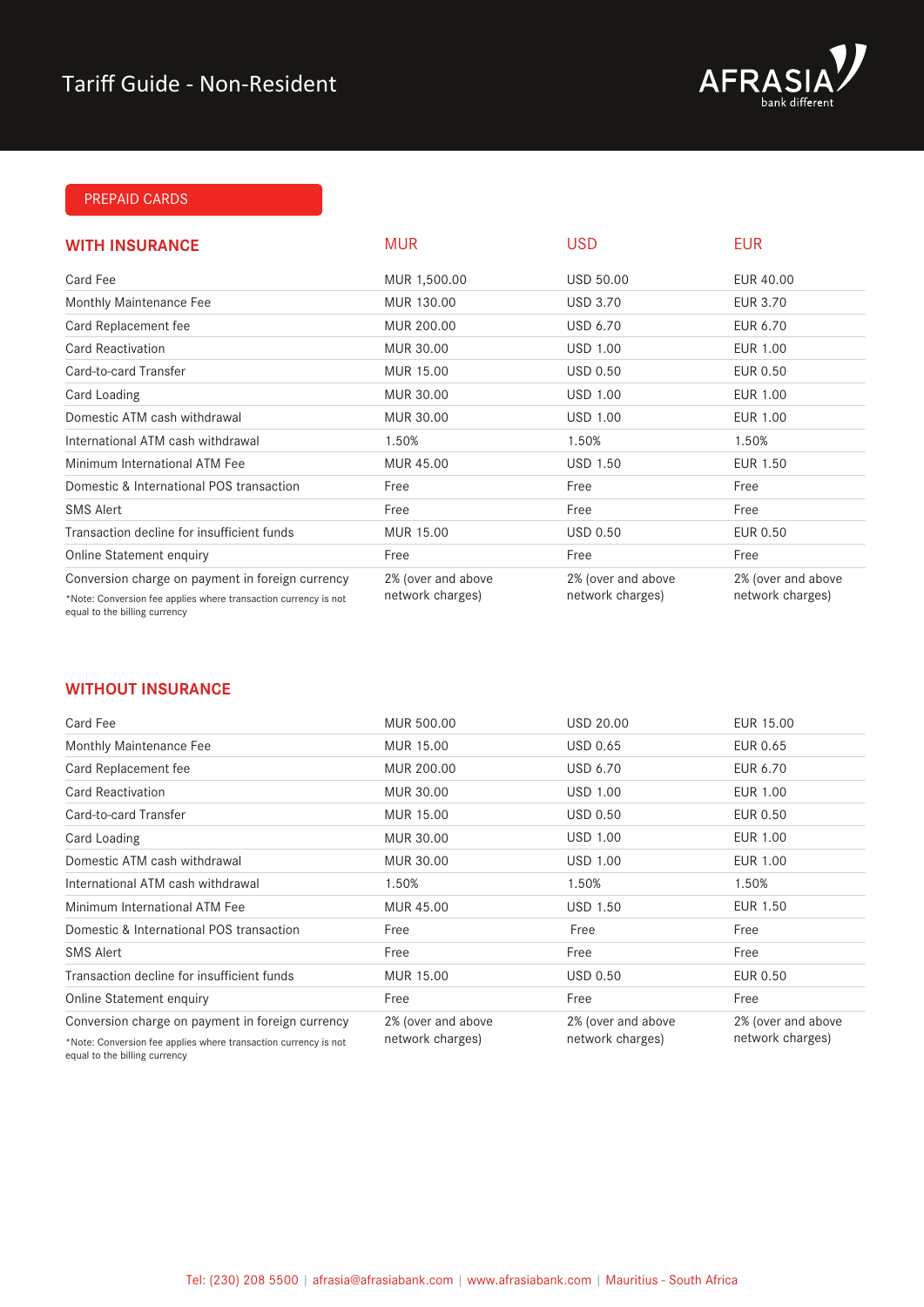

# DEBIT CARDS

| <b>SIGNATURE</b>                                                                                 | <b>MUR</b>                                                                 | <b>USD</b>     | <b>EUR</b>       |
|--------------------------------------------------------------------------------------------------|----------------------------------------------------------------------------|----------------|------------------|
| Monthly Membership fees (Applicable to both<br>Main & Supplementary cards)                       | Nil                                                                        | USD 6          | EUR <sub>5</sub> |
| Card replacement fee                                                                             | <b>MUR 575</b>                                                             | <b>USD 25</b>  | <b>EUR 20</b>    |
| Conversion charge on payments in foreign<br>currency                                             | 3%                                                                         | 3%             | 3%               |
| *Note: Conversion fee applies where transaction currency is not<br>equal to the billing currency |                                                                            |                |                  |
| ATM Cash withdrawal fee-in Mauritius                                                             | <b>MUR 100</b><br>(First five monthly cash)<br>withdrawals free of charge) | 2% (min USD 6) | 3% (min EUR 6)   |
| ATM Cash withdrawal fee-outside Mauritius                                                        | <b>MUR 250</b>                                                             | 2% (min USD 6) | 3% (min EUR 6)   |
| Courier charges-in Mauritius                                                                     | <b>MUR 750</b>                                                             | <b>USD 20</b>  | <b>EUR 20</b>    |
| Courier charges-outside Mauritius                                                                | MUR 2,000                                                                  | <b>USD 50</b>  | <b>EUR 50</b>    |

| <b>BUSINESS</b>                                                                                  | <b>MUR</b>     | <b>USD</b>      | <b>EUR</b>     |
|--------------------------------------------------------------------------------------------------|----------------|-----------------|----------------|
| Monthly Membership fees                                                                          | <b>MUR 250</b> | <b>USD 8.50</b> | EUR 7.50       |
| Card replacement fee                                                                             | <b>MUR 575</b> | <b>USD 25</b>   | <b>EUR 20</b>  |
| Conversion charge on payments in foreign<br>currency                                             | 3%             | 3%              | 3%             |
| *Note: Conversion fee applies where transaction currency is not<br>equal to the billing currency |                |                 |                |
| ATM Cash withdrawal fee-in Mauritius                                                             | <b>MUR 100</b> | 2% (min USD 6)  | 3% (min EUR 6) |
| ATM Cash withdrawal fee-outside Mauritius                                                        | <b>MUR 250</b> | 2% (min USD 6)  | 3% (min EUR 6) |
| Courier charges-in Mauritius                                                                     | <b>MUR 750</b> | <b>USD 20</b>   | <b>EUR 20</b>  |
| Courier charges-outside Mauritius                                                                | MUR 2,000      | <b>USD 50</b>   | <b>EUR 50</b>  |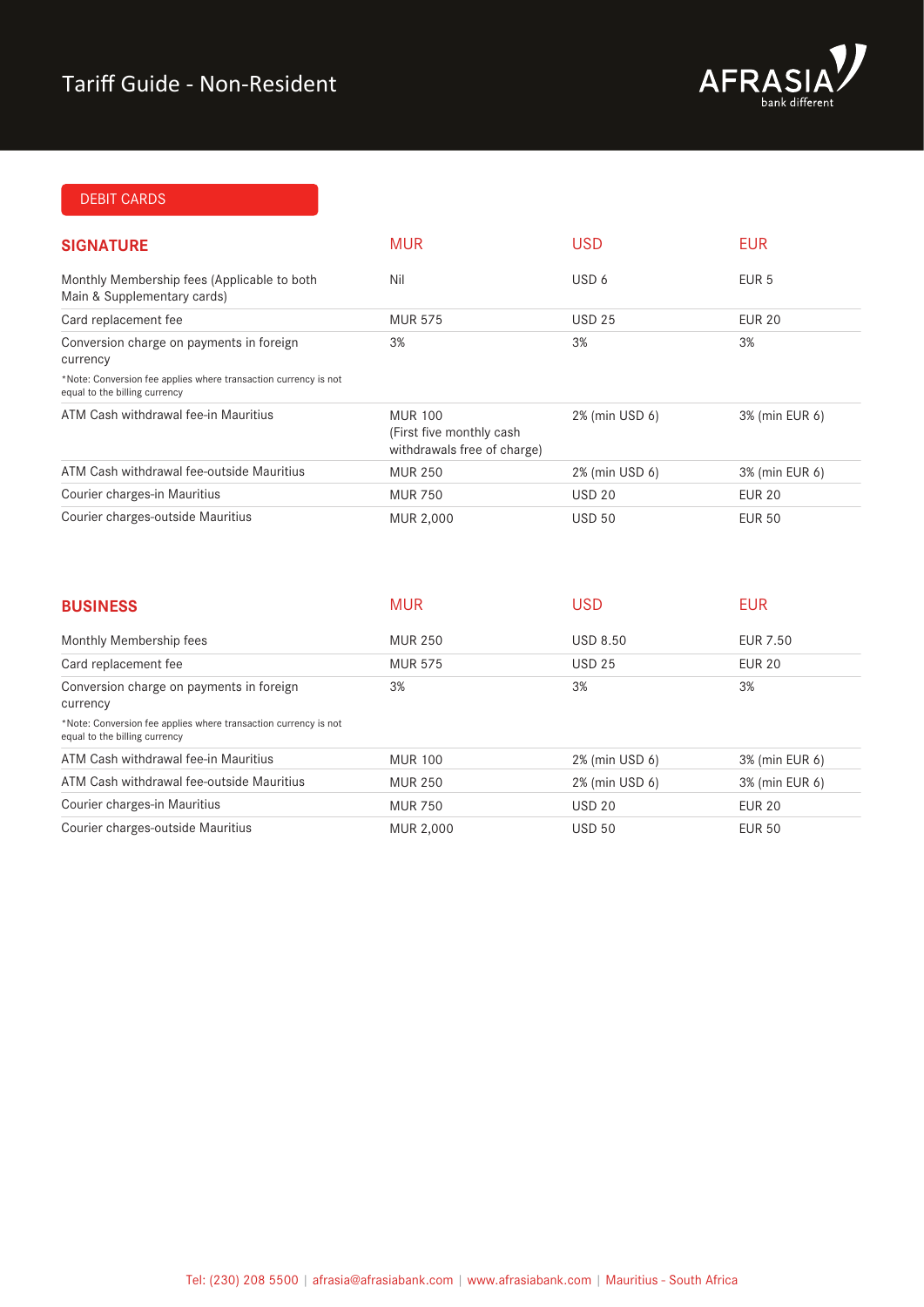

# MAINTENANCE / LEDGER FEES

#### **Auditors' Report**

| Request via confirmation.com                                   | Free of charge                                                                                                                                                     |
|----------------------------------------------------------------|--------------------------------------------------------------------------------------------------------------------------------------------------------------------|
| Request via other channels                                     | USD 200 per request                                                                                                                                                |
| Monthly service charge/folio charge for Current Account in MUR | MUR 1.15 (VAT incl.) per transaction, min MUR 115 (VAT incl.)                                                                                                      |
| <b>Courier Charges</b>                                         | USD 35 per document                                                                                                                                                |
| Duplicate Statement / Ad Hoc Request                           | USD 10 per sheet for 3 months old statement<br>USD 20 per sheet for statements more than 3 months old                                                              |
| Fax Local                                                      | Free of charge                                                                                                                                                     |
| Fax Overseas                                                   | Free of charge                                                                                                                                                     |
| KYC report                                                     | <b>USD 25</b>                                                                                                                                                      |
| Postage Local                                                  | Free of charge                                                                                                                                                     |
| Postage Overseas                                               | Free of charge                                                                                                                                                     |
| Correspondent Bank Investigation                               | <b>USD 30</b>                                                                                                                                                      |
| <b>Bank Reference</b>                                          | <b>USD 40</b>                                                                                                                                                      |
| Copy of Swift Payment                                          | Free of charge                                                                                                                                                     |
| <b>Others</b>                                                  | A one-off fee and / or maintenance fee may apply in case of<br>New/Existing Accounts, Dormant Accounts and closure of accounts.<br>This is subject to arrangement. |

## OTHER SERVICES

#### **Safe Deposit Lockers** *(Rental per year)\**

| Security Deposit                                                                                                                                                                                                                    | MUR 20,000                                                                                                     |
|-------------------------------------------------------------------------------------------------------------------------------------------------------------------------------------------------------------------------------------|----------------------------------------------------------------------------------------------------------------|
| Standard Size                                                                                                                                                                                                                       | MUR 8,000                                                                                                      |
| Medium Size                                                                                                                                                                                                                         | MUR 12,000                                                                                                     |
| Large Size                                                                                                                                                                                                                          | MUR 25,000                                                                                                     |
| * the rental shall entitle the Lessee to 12 visits for each<br>one-year period, during the term of the Agreement. Hirer will<br>be charged MUR 500 for each additional visit as from 13th one.<br>Charges may be subject to review. |                                                                                                                |
| Global Custody                                                                                                                                                                                                                      | The custody fees are negotiable based on Target Market for Invesment,<br>potential AUC, Asset Type             |
| Debt Service Reserve Account (DRSA)                                                                                                                                                                                                 | Subject to arrangement                                                                                         |
| Первозго Органдског                                                                                                                                                                                                                 | Outlet a substantial contractor of the contractor of the contractor of the contractor of the contractor of the |

Subject to arrangement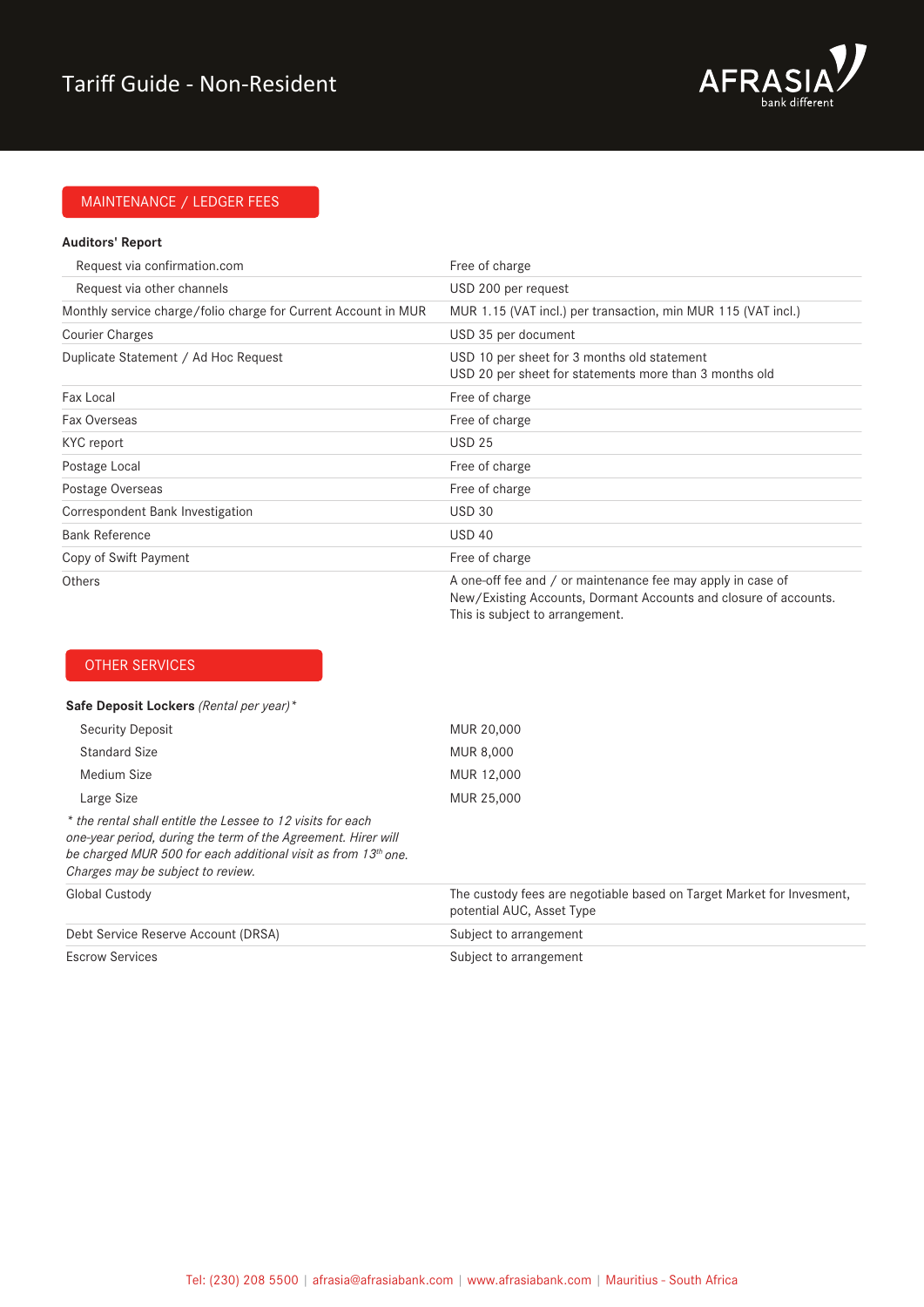

# GUARANTEES

#### **Issue of Guarantees**

| Performance bond                                    | Subject to arrangement    |
|-----------------------------------------------------|---------------------------|
| Tender Bonds                                        | Subject to arrangement    |
| Advance Payment guarantee                           | Subject to arrangement    |
| Avalised Bill of Exchange / Retention money bond    | Subject to arrangement    |
| Shipping guarantee covering amissing bill of lading | USD 50 or equivalent      |
| Customs & Financial guarantee/SBLC                  | Subject to arrangement    |
| <b>GFA</b>                                          |                           |
| Issuance fees                                       | As per facility agreement |
| Commissions                                         | As per facility agreement |
| <b>Review fees</b>                                  | As per facility agreement |

# TREASURY BILLS

Transaction fee USD 100/-